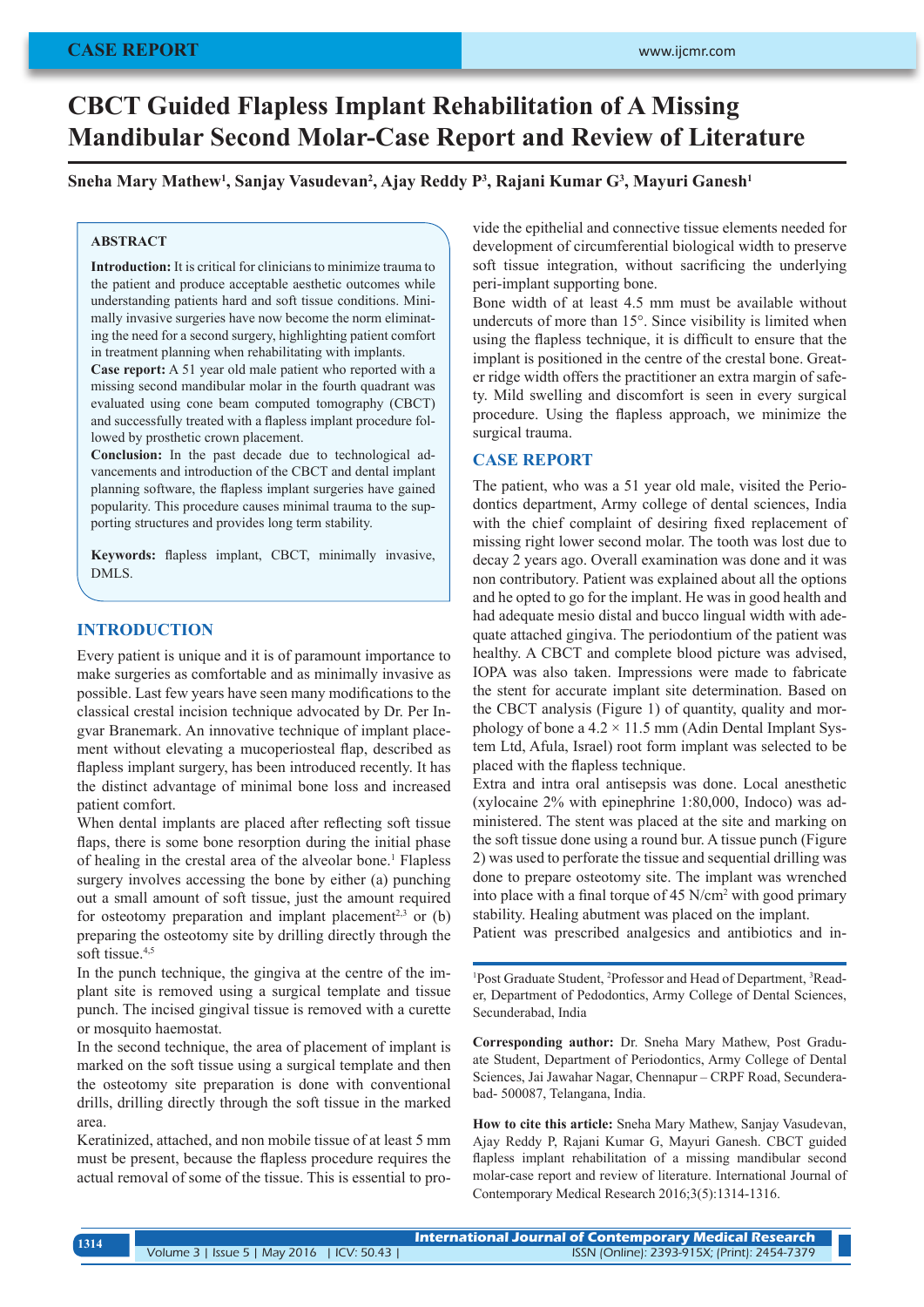structed to use 0.2% chlorhexidine rinse twice daily for 1 week. He was instructed to apply ice packs for the first 12 hours, soft diet for 3 days.

Patient was recalled after 1 week. He reported no discomfort and healing was uneventful with a smooth healthy gingival cuff formed around the healing abutment. Patient was motivated about oral hygiene instructions and recalled every month for review.

We waited for 4 months for complete osseointegration to occur and impressions were made using polyvinyl siloxane impression material (Aquasil putty and light body, Dentsply, Mannheim, Germany). Jig trial was done before final cementation of the prosthesis. Crown was fabricated by using the direct metal laser sintering (DMLS) process (Dentcare labs, Muvattupuzha, India). Final cementation was done with the prosthesis (Figures 3) providing good function. Patient was recalled every 3 months for implant and soft and hard tissue assessment. Patient was satisfied and implant was in good health with no sign of infection at the end of 1 year (Figure 4).

# **DISCUSSION**

The final result of this case proves that flapless implant placement is an excellent treatment option in providing patient comfort, eliminating second surgery, preservation of blood circulation and maintaining of bone and surrounding soft tissues integrity. Although all cases cannot be treated with this protocol; certain prerequisites need to be met for a functional



**Figure-1:** CBCT analysis to assess available alveolar ridge dimensions

and aesthetic result to be achieved.

Since flapless implant placement is mostly a "blind" surgical technique, placement of implants must be done with caution. Angulation is critical to prevent perforation of both lingual and buccal cortical plates, especially on the mandibular lingual molar area and the anterior maxilla. Proper patient selection with adequate width of bone available for implant placement will limit any complications.

Periosteum is the vital reactive layer of connective tissue covering the cortical bone. Minimal stripping of periosteum, consistent with sound surgical principles of access and soft tissue management, is an important consideration in implantology.

Hahn<sup>6</sup> stated that avoiding the reflection of a flap results in less postoperative swelling and patient discomfort. Leaving the periosteum intact on the buccal and lingual aspects of the ridge assures a good blood supply to the site, reducing the likelihood of bone resorption.

Jeong et al.<sup>7</sup> conducted an experimental study to examine the effect of flapless implant surgery on crestal bone loss and osseointegration in a canine mandible model and concluded that flapless surgery yielded superior results. Fortin et al.<sup>8</sup> compared the amount of pain experienced with the two techniques using a Visual Analogue Scale and also by assessing the number of analgesics taken postoperatively from the day of surgery to six days after surgery. The results showed that pain decreased faster and also that the number of patients who felt no pain was higher with the flapless procedure. Campelo



**Figure-3:** Final prosthesis in place over the implant - buccal view



**Figure-2:** Tissue punch to guide implant osteotomy



**Figure-4:** Follow-up IOPA of the implant with prosthesis

| <b>International Journal of Contemporary Medical Research</b> |                               | 1315 |
|---------------------------------------------------------------|-------------------------------|------|
| ISSN (Online): 2393-915X; (Print): 2454-7379   ICV: 50.43     | Volume 3   Issue 5   May 2016 |      |